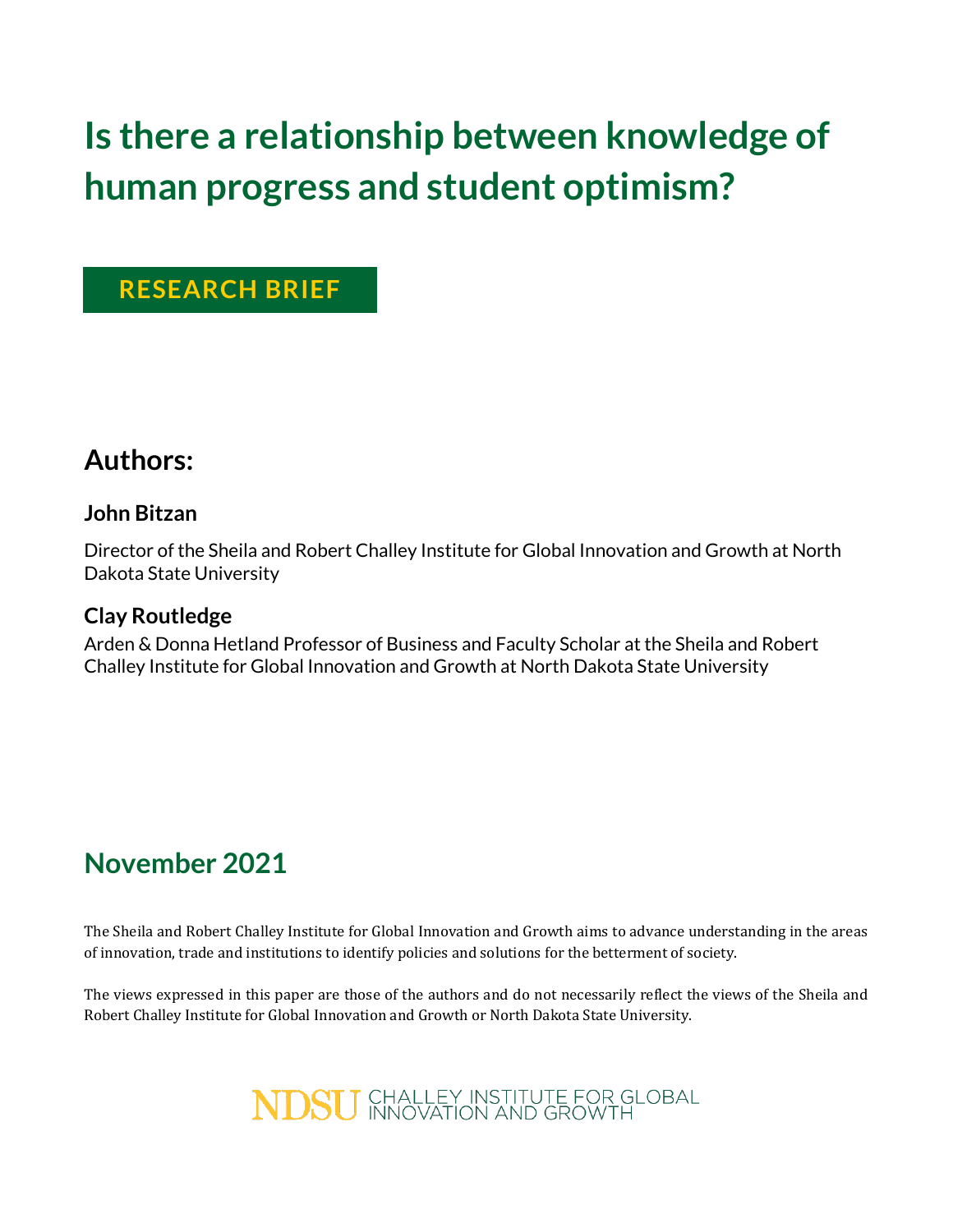### **Introduction**

The Sheila and Robert Challey Institute for Global Innovation and Growth, in collaboration with College Pulse, recently conducted the **[2021 American College Student Freedom, Progress, and Flourishing](https://www.ndsu.edu/challeyinstitute/research/publications/american_college_student_freedom_progress_and_flourishing_survey/)  [Survey](https://www.ndsu.edu/challeyinstitute/research/publications/american_college_student_freedom_progress_and_flourishing_survey/)**. The survey of 1,000 students from 71 four-year colleges and universities assessed student perceptions of viewpoint diversity and campus freedom; human progress and beliefs about the future; and student attitudes toward entrepreneurship, capitalism and socialism, and how college is influencing their views. This research brief focuses on students' knowledge of human progress and the role it may play in influencing their optimism about the future of the world, the U.S., their own futures, and their ability to make a difference in the world.

Colleges and universities play a vital role in sustaining human progress. Many of the advances in science, medicine, technology, economics, psychology, and other fields that drive human progress are at least partially the result of university research and partnerships between universities and the business community. Moreover, by providing an avenue for students to obtain human capital, colleges and universities contribute to the development of leaders who will shape the future of human progress. The education of effective leaders entails not only transferring knowledge and critical thinking skills, but helping students develop a mindset that spurs them to take actions to further human progress.

**Optimism and human progress.** Previous research in psychology suggests that optimism likely plays an important role in facilitating human progress. Geers, et. al (2009) find that individuals are more engaged and more likely to achieve goals that are high priority to them when they are optimistic.<sup>1</sup> Solberg Nes et. al (2009) find that optimistic college students get higher grades and are far less likely to drop out of college than pessimistic students.<sup>2</sup> Jimenez, et. al (2021) find that groups comprised of optimistic individuals perform better in terms of achieving tasks, creativity, and teamwork.<sup>3</sup> Uslaner (1998) reports that higher levels of optimism predict higher levels of social trust, which in turn predict greater civic engagement.<sup>4</sup> Assad et. al (2007) find that optimism is positively linked to cooperative problem-solving.<sup>5</sup> And Li and Wu (2011) report that optimism positively predicts innovative behavior.<sup>6</sup>

These and related findings identify optimism as an important psychological resource for the continuation of human progress. Since optimism likely plays a role in motivating individuals to take actions that can sustain human progress, colleges and universities should strive to produce optimism in their students. However, little attention has been given to the actions universities and colleges can take to foster optimism among students. We propose that providing students with an accurate understanding of human progress may lead to increased optimism.

Past research on the promotion of optimism has largely focused on using cognitive-behavioral therapy tools in order to help people manage stress and prevent depression. For instance, Seligman et. al (2007) found that cognitive-behavioral training sessions that involved teaching students at risk of depression how to replace negative thoughts and irrational beliefs with more constructive interpretations increased optimism and well-being.7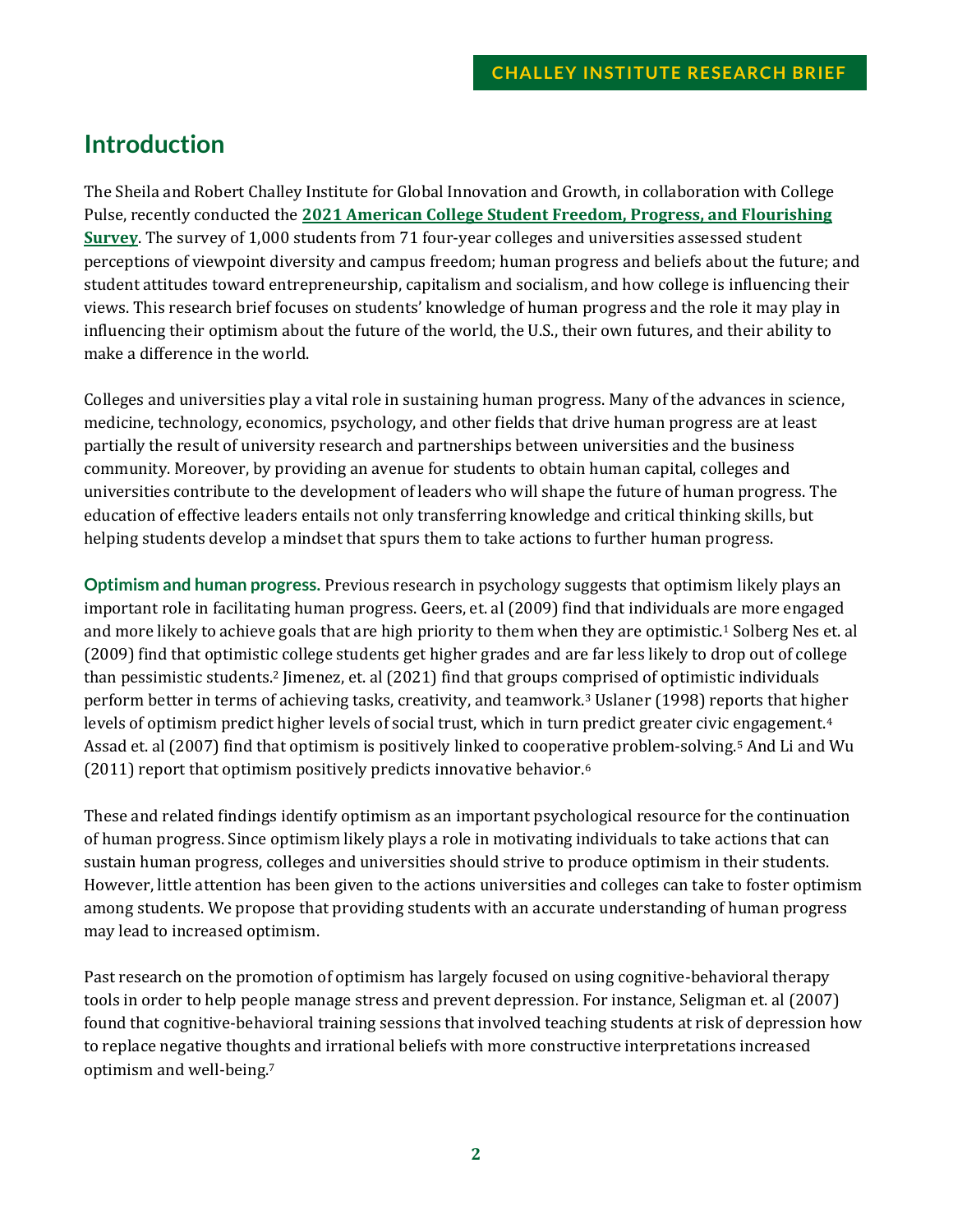One way to more broadly increase optimism among students might be to educate them about human progress. Students who understand the history of progress in terms of reductions in extreme poverty, increases in life expectancy, decreases in violence, and increases in equality will have fact-based information to develop the types of positive cognitions needed to feel optimistic about the future.

### **Survey Results**

**Measuring knowledge of human progress.** In order to assess student knowledge of human progress, we asked students whether the world has been getting better or worse over the last 50 years. We asked them to consider objective measures such as extreme poverty, life expectancy, hunger, and literacy. Since our focus was on examining how colleges and universities influence student views, we instructed participants to base their responses on what they have learned in college so far. Specifically, we asked students the following question:

*Based on what you have learned in college so far, do you think that the world has generally been getting better or worse over the last 50 years? (considering issues such as extreme poverty, life expectancy, hunger, and literacy)*

We used these specific examples because they have all improved dramatically over the indicated timeframe: extreme poverty dropped from 43 percent of the world's population in 1981 to around 9 percent today; <sup>8</sup> global life expectancy increased from 57.9 years in 1972 to about 72 years today; <sup>9</sup> the percent of undernourished people living in developing countries declined from 23 percent in 1990 to about 13 percent today; <sup>10</sup> and the percentage of 15- to 24 year-olds worldwide who are unable to read dropped from 24 percent to less than 10 percent over a 50 year period.<sup>11</sup>

In answering this question, only 49 percent of students responding to the survey said the world has gotten better over the last 50 years, while 35 percent said it has gotten worse, and another 16 percent said it has not changed.

**Measuring optimism.** We measured student optimism in several areas, including optimism about the future of the world, optimism about the future of the U.S., optimism about their own futures, and optimism about their ability to make a difference in the world. Again, we instructed participants to base their responses on what they have learned in college so far.

The results show that only 26 percent of students are optimistic about the future of the world, while 39 percent are pessimistic, and 35 percent have a neutral view about the future of the world. Similarly, when asked about the future of the U.S., 24 percent of students are optimistic, 42 percent are pessimistic, and 34 percent have a neutral view.

Results show higher optimism regarding students' views of their own futures and their ability to make a difference in the world, but large numbers of students remain unoptimistic. Fifty-two percent of students participating in the survey report being optimistic about their own future, while 18 percent are pessimistic,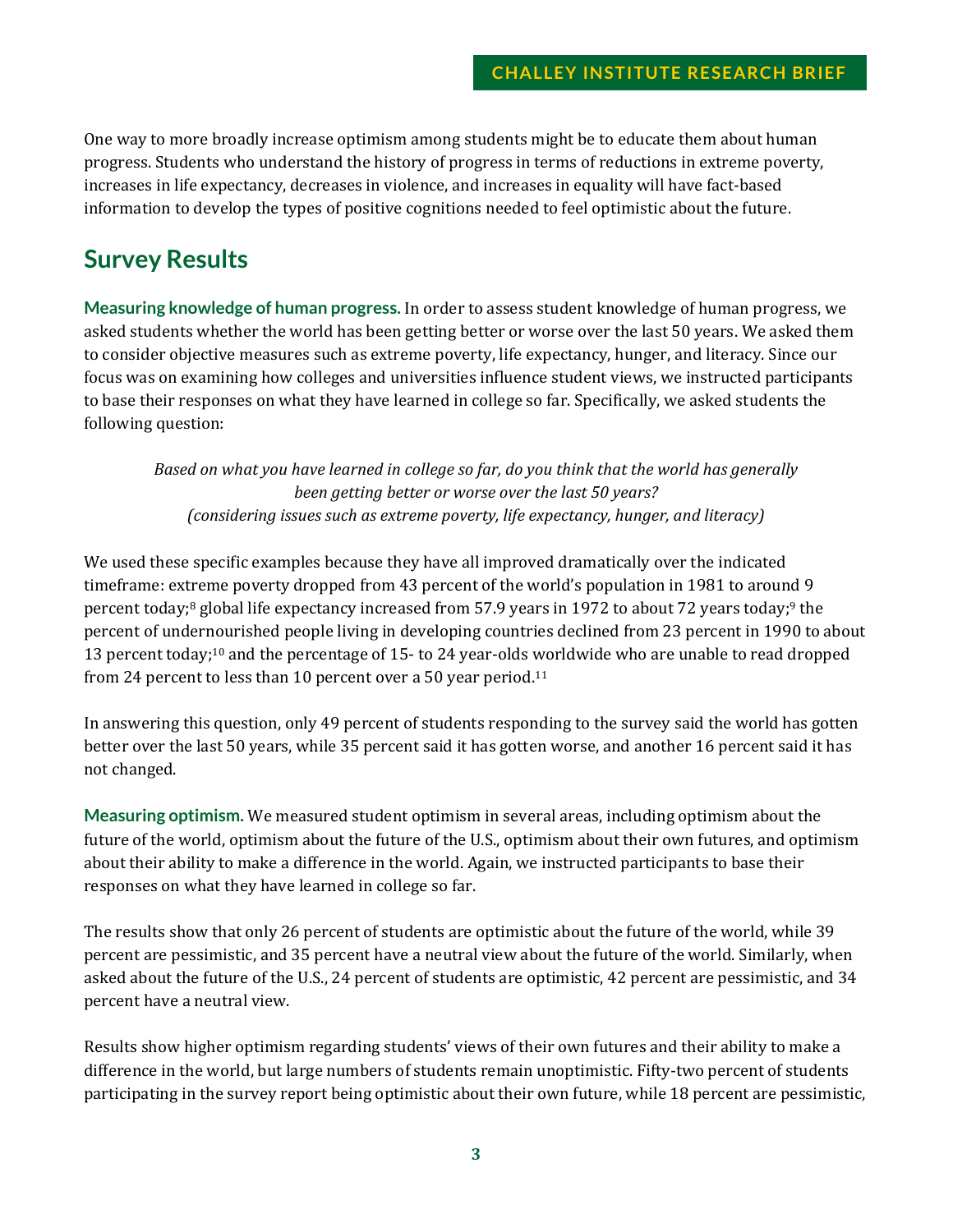and 30 percent are neutral about their own future. When it comes to their ability to make a difference in the world, 44 percent are optimistic, 23 percent are pessimistic, and 33 percent have a neutral view.

The remainder of this research brief explores the relationship between students' knowledge of human progress over the last 50 years and their degree of optimism.

# **Statistical Tests**

**[Figure 1](#page-4-0)** shows the relationship between student optimism about the future of the world and knowledge of human progress. As the figure shows, 37 percent of students who think the world has gotten better over the last 50 years are optimistic about the future of the world, compared to 14 percent of students who think the world has gotten worse and 20 percent of students who think the world has not changed.

While this suggests that being educated about human progress may lead to increased optimism about the world, the variable that measures knowledge of human progress may be capturing other things that influence optimism, such as political views, socioeconomic status, general well-being, and the extent to which professors are directly encouraging optimism. In order to test for this, we regress optimism about the future of the world on the following variables: (1) knowledge of human progress (World-Change); (2) self-identified political affiliation (Political); (3) self-identified socioeconomic status (Socioeconomic Status); (4) VanderWeele's (2017) Flourishing Index (Human Flourishing Index); <sup>12</sup> (5) perceived ability to find and maintain a sense of meaning or purpose in life (Existential Agency); (6) how often students perceive their professors as inspiring them to feel optimistic about the future of the world (Professors Inspire); and (7) sex (Female=1).

We find that knowledge of human progress has a statistically significant and positive relationship with optimism about the future of the world, even after controlling for these other influences (see **[Table 1](#page-4-1)**). Although this does not show the direction of causality – optimism could lead to perceptions that the world has gotten better – it is suggestive of an important role played by knowledge of progress in fueling optimism about the world.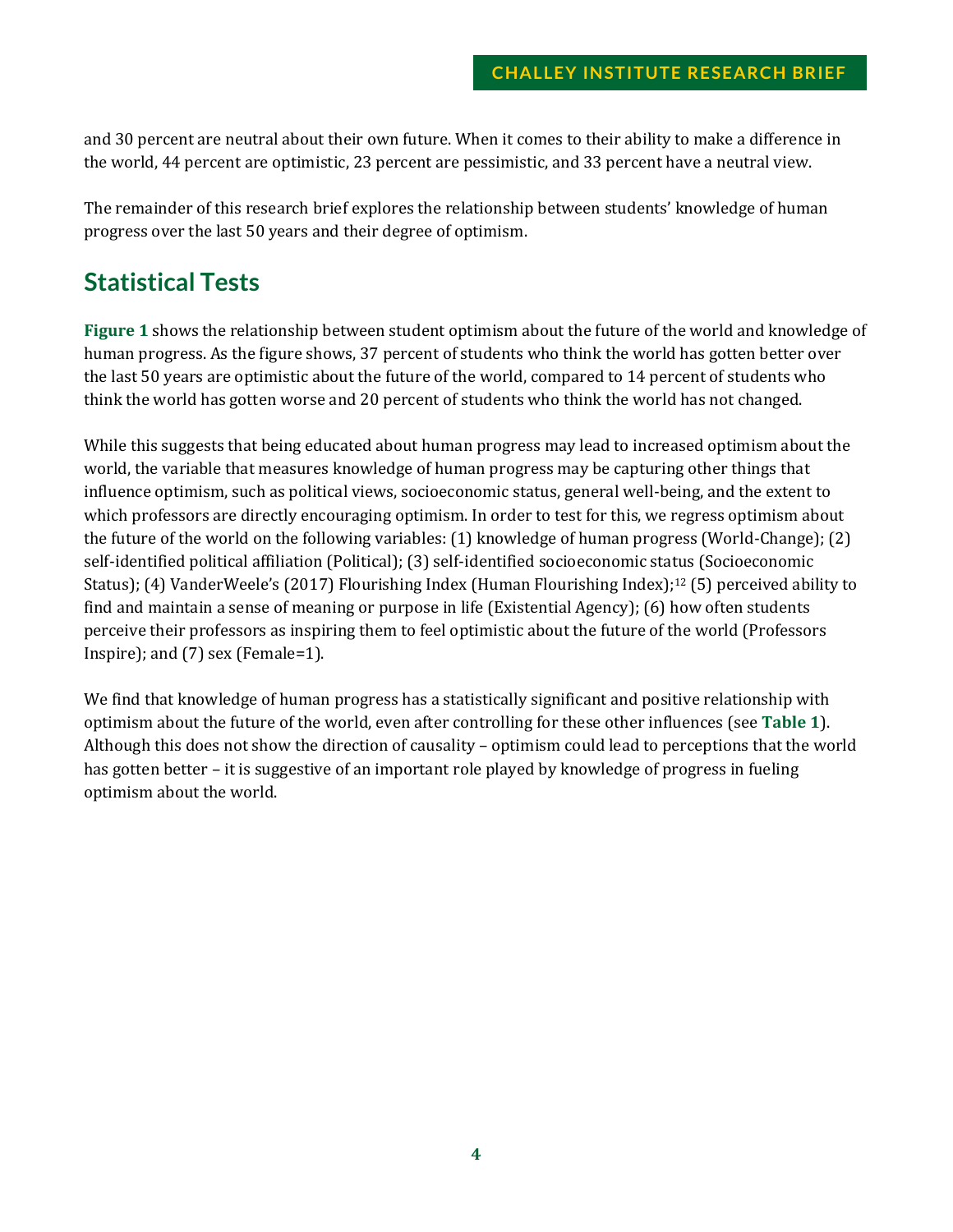

#### <span id="page-4-0"></span>**Figure 1: How does optimism about the future of the world vary with different individual characteristics of college students?**

#### <span id="page-4-1"></span>**Table 1**

| Table 1: Estimation Results - Optimism About the Future of the World                                              |                           |  |
|-------------------------------------------------------------------------------------------------------------------|---------------------------|--|
| Variable                                                                                                          | <b>Parameter Estimate</b> |  |
| Intercept                                                                                                         | $-0.0141$                 |  |
|                                                                                                                   | (0.1968)                  |  |
| World-Change (3=better, 2=no change, 1=worse)                                                                     | $0.2402*$                 |  |
|                                                                                                                   | (0.0309)                  |  |
| Political (1=liberal, 6=conservative)                                                                             | 0.0051                    |  |
|                                                                                                                   | (0.0172)                  |  |
| Socioeconomic Status (1=upper class, 5=lower class)                                                               | 0.0120                    |  |
|                                                                                                                   | (0.0298)                  |  |
| Human Flourishing Index (1=low, 10=high)                                                                          | $0.0757*$                 |  |
|                                                                                                                   | (0.0240)                  |  |
| Existential Agency (1=low, 7=high)                                                                                | 0.0462                    |  |
|                                                                                                                   | (0.0326)                  |  |
| Professors Inspire Optimism About the World                                                                       | $0.1587*$                 |  |
| (1=never, 6=very frequently)                                                                                      | (0.0291)                  |  |
| Female                                                                                                            | 0.0447                    |  |
|                                                                                                                   | (0.0586)                  |  |
| #3=optimistic, 2=neutral, 1=pessimistic                                                                           |                           |  |
| Number of observations = 693                                                                                      |                           |  |
| *significant at the 1 percent level, **significant at the 5 percent level, ***significant at the 10 percent level |                           |  |

Standard errors in parentheses

Adjusted  $R^2$  = 0.1733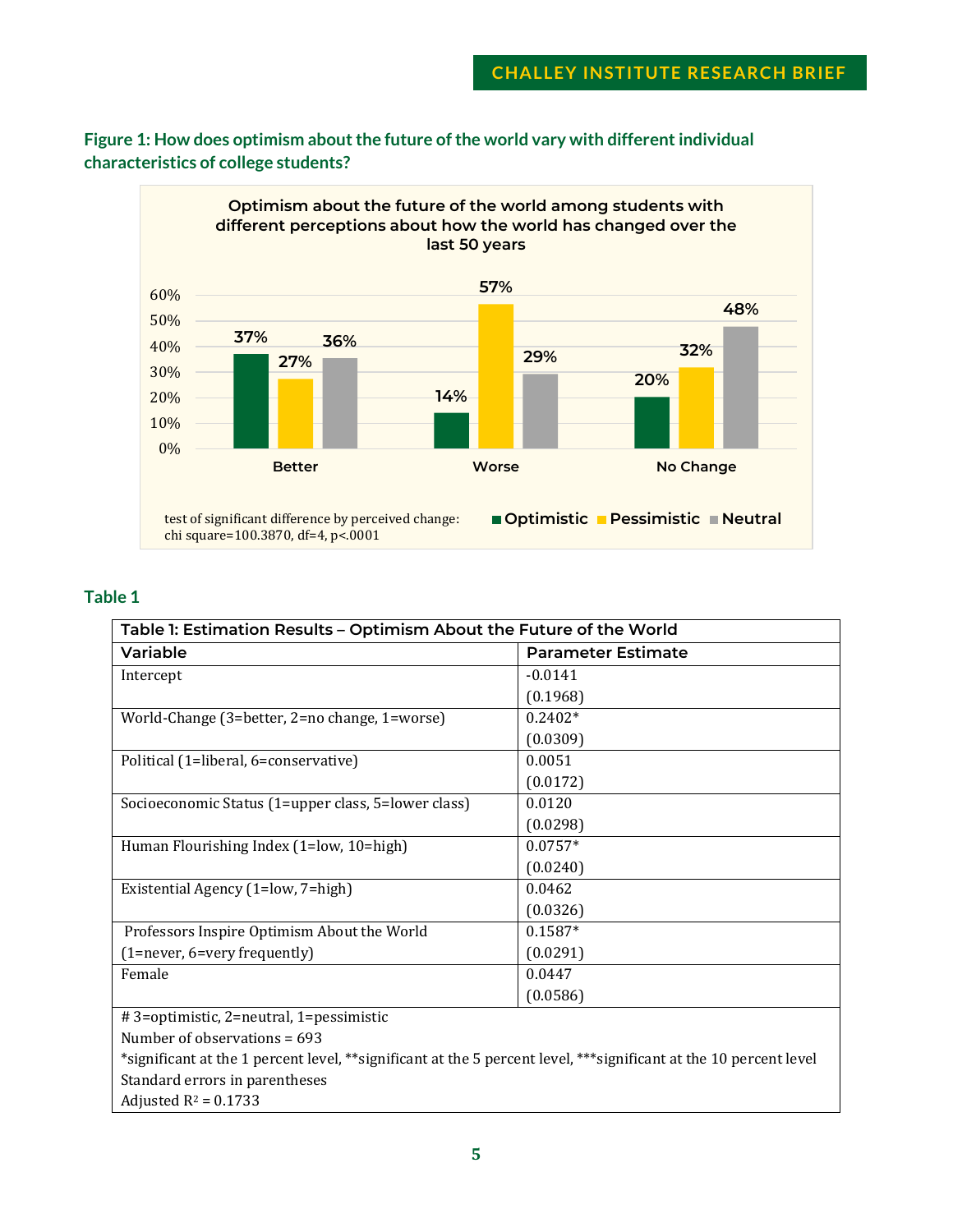Just as students with more knowledge of progress over the last 50 years are more optimistic about the future of the world, they are also more optimistic about the future of the U.S. **[Figure 2](#page-5-0)** shows 33 percent of students who think the world has gotten better over the last 50 years are optimistic about the future of the U.S., compared to 14 percent of students who think the world has gotten worse and 16 percent of students who think the world has not changed.

**[Table 2](#page-6-0)** shows that knowledge of progress has a statistically significant impact on optimism about the future of the U.S. after controlling for political ideology, socioeconomic status, flourishing, existential agency, frequency of professors inspiring them to feel optimistic about the future of the U.S., and sex. As with the regression in **[Table 1](#page-4-1)**, this relationship is correlational. Nonetheless, it suggests an important role for teaching students about human progress.

### <span id="page-5-0"></span>**Figure 2: How does optimism about the future of the U.S. vary with different individual characteristics of college students?**

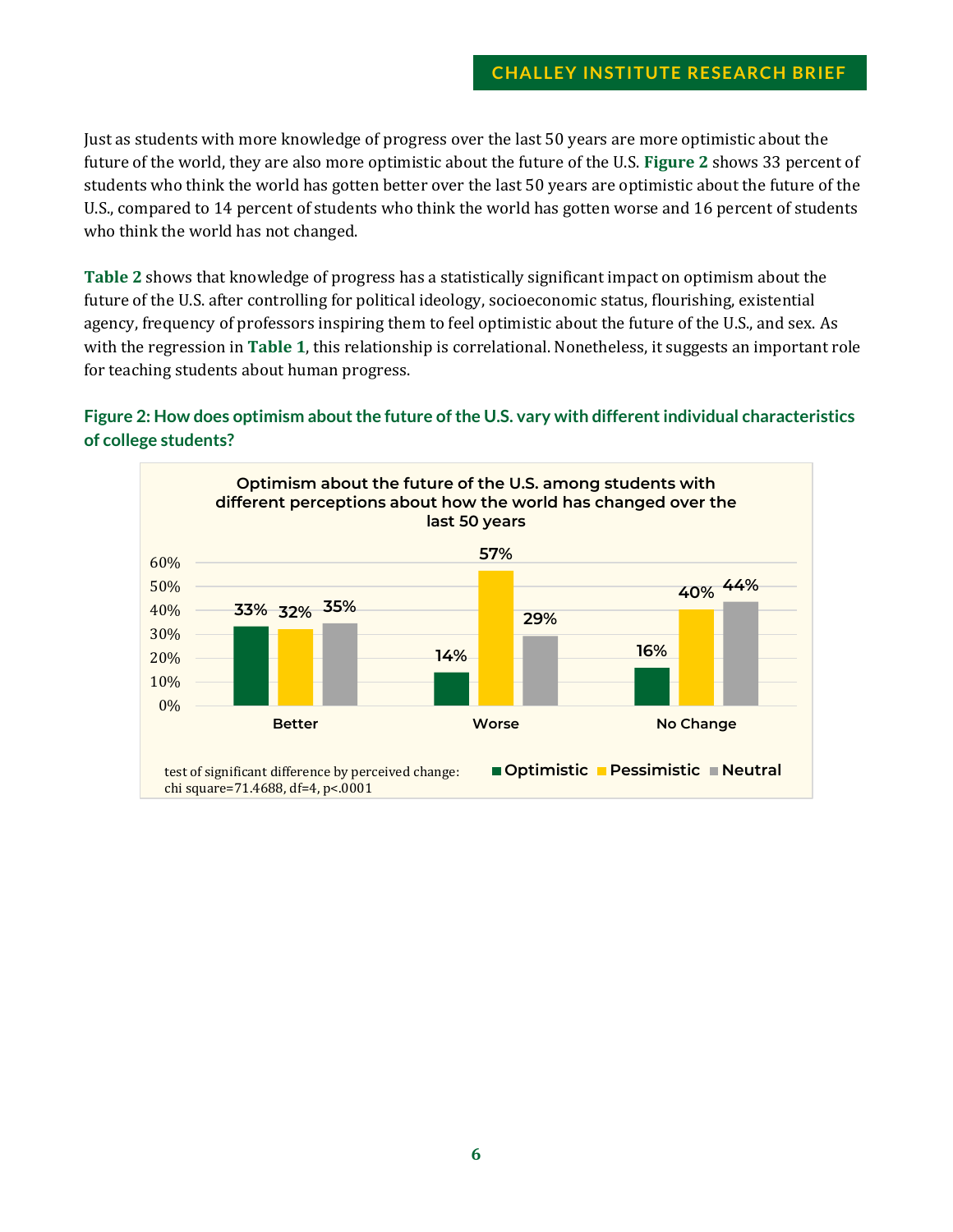#### <span id="page-6-0"></span>**Table 2**

| Table 2: Estimation Results - Optimism About the Future of the U.S.                                               |                           |  |
|-------------------------------------------------------------------------------------------------------------------|---------------------------|--|
| <b>Variable</b>                                                                                                   | <b>Parameter Estimate</b> |  |
| Intercept                                                                                                         | 0.0340                    |  |
|                                                                                                                   | (0.1901)                  |  |
| World-Change (3=better, 2=no change, 1=worse)                                                                     | $0.2345*$                 |  |
|                                                                                                                   | (0.0311)                  |  |
| Political (1=liberal, 6=conservative)                                                                             | 0.0184                    |  |
|                                                                                                                   | (0.0174)                  |  |
| Socioeconomic Status (1=upper class, 5=lower class)                                                               | 0.0109                    |  |
|                                                                                                                   | (0.0300)                  |  |
| Human Flourishing Index (1=low, 10=high)                                                                          | $0.0470***$               |  |
|                                                                                                                   | (0.0241)                  |  |
| Existential Agency (1=low, 7=high)                                                                                | 0.0512                    |  |
|                                                                                                                   | (0.0327)                  |  |
| Professors Inspire Optimism about the U.S.                                                                        | $0.1735*$                 |  |
| (1=never, 6=very frequently)                                                                                      | (0.0258)                  |  |
| Female                                                                                                            | 0.0478                    |  |
|                                                                                                                   | (0.0580)                  |  |
| # 3=optimistic, 2=neutral, 1=pessimistic                                                                          |                           |  |
| Number of observations $= 692$                                                                                    |                           |  |
| *significant at the 1 percent level, **significant at the 5 percent level, ***significant at the 10 percent level |                           |  |
| Standard errors in parentheses                                                                                    |                           |  |
| Adjusted $R^2$ = 0.1680                                                                                           |                           |  |

**[Figure 3](#page-7-0)** highlights the relationship between knowledge of human progress and students' optimism about their own futures. As the figure shows, students who have an accurate view of human progress are more likely to be optimistic about their own future. Fifty-nine percent of students who believe the world has gotten better over the last 50 years are optimistic about their own future, compared to 48 percent of students who think the world has gotten worse and 39 percent of students who believe the world has not changed.

**[Table 3](#page-7-1)** shows a regression measuring the relationship between knowledge of human progress and students' optimism about their own future, after controlling for other influences. As the table shows, knowledge of human progress has a statistically significant positive influence on students' optimism about their own futures. This result, while not showing causality, provides additional evidence for the potentially broad role educating students about human progress could have on optimism. Not only does knowledge of human progress seem to fuel optimism regarding the state of the world or the nation, it also impacts students' beliefs about their individual futures.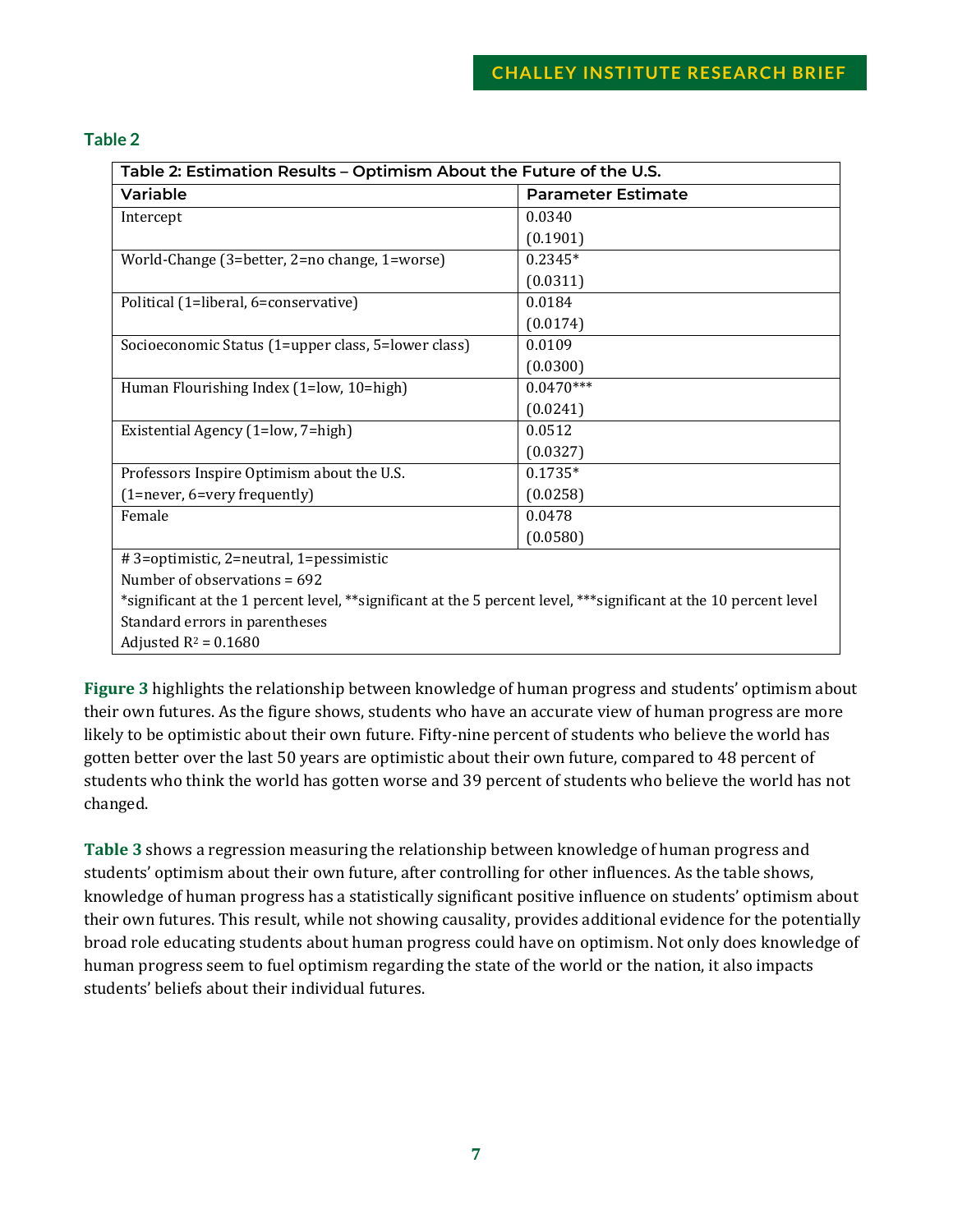<span id="page-7-0"></span>**Figure 3: How does optimism about students' own futures vary with different individual characteristics of college students?**



#### <span id="page-7-1"></span>**Table 3**

| Table 3: Estimation Results - Optimism About Students' Own Futures |                           |  |
|--------------------------------------------------------------------|---------------------------|--|
| Variable                                                           | <b>Parameter Estimate</b> |  |
| Intercept                                                          | $0.6963*$                 |  |
|                                                                    | (0.1621)                  |  |
| World-Change (3=better, 2=no change, 1=worse)                      | $0.0871*$                 |  |
|                                                                    | (0.0290)                  |  |
| Political (1=liberal, 6=conservative)                              | $-0.0009$                 |  |
|                                                                    | (0.0162)                  |  |
| Socioeconomic Status (1=upper class, 5=lower class)                | 0.0157                    |  |
|                                                                    | (0.5767)                  |  |
| Human Flourishing Index (1=low, 10=high)                           | $0.0794*$                 |  |
|                                                                    | (0.0226)                  |  |
| Existential Agency (1=low, 7=high)                                 | $0.1817*$                 |  |
|                                                                    | (0.0306)                  |  |
| Female                                                             | 0.0021                    |  |
|                                                                    | (0.0540)                  |  |

# 3=optimistic, 2=neutral, 1=pessimistic

Number of observations 692

\*significant at the 1 percent level, \*\*significant at the 5 percent level, \*\*\*significant at the 10 percent level Standard errors in parentheses

Adjusted  $R^2$  = 0.2239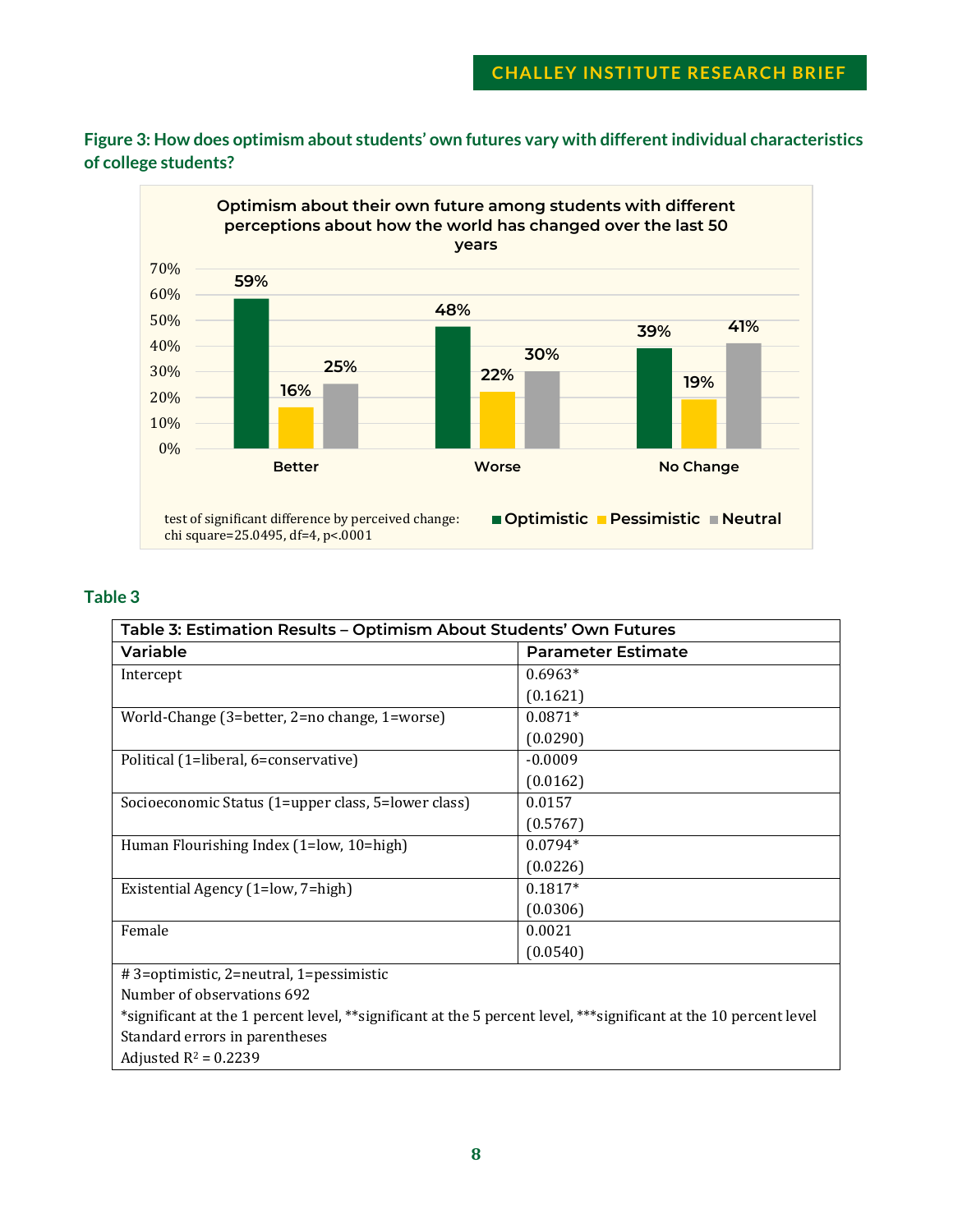#### **CHALLEY INSTITUTE RESEARCH BRIEF**

**[Figure 4](#page-8-0)** shows the relationship between students' knowledge of human progress and optimism about their ability to make a difference in the world. As with other forms of optimism, students who have more knowledge of human progress are more optimistic about their ability to make a difference in the world. However, unlike other forms of optimism, differences among groups are not statistically significant.

**[Table 4](#page-9-0)** shows a regression examining the determinants of students' optimism about their ability to make a difference in the world. As the table shows, knowledge of human progress has a positive and statistically significant (at the 10 percent level) impact on optimism about students' ability to make a difference in the world, after controlling for other influences.

<span id="page-8-0"></span>**Figure 4: How does optimism about students' optimism about their ability to make a difference in the world vary with different individual characteristics of college students?**

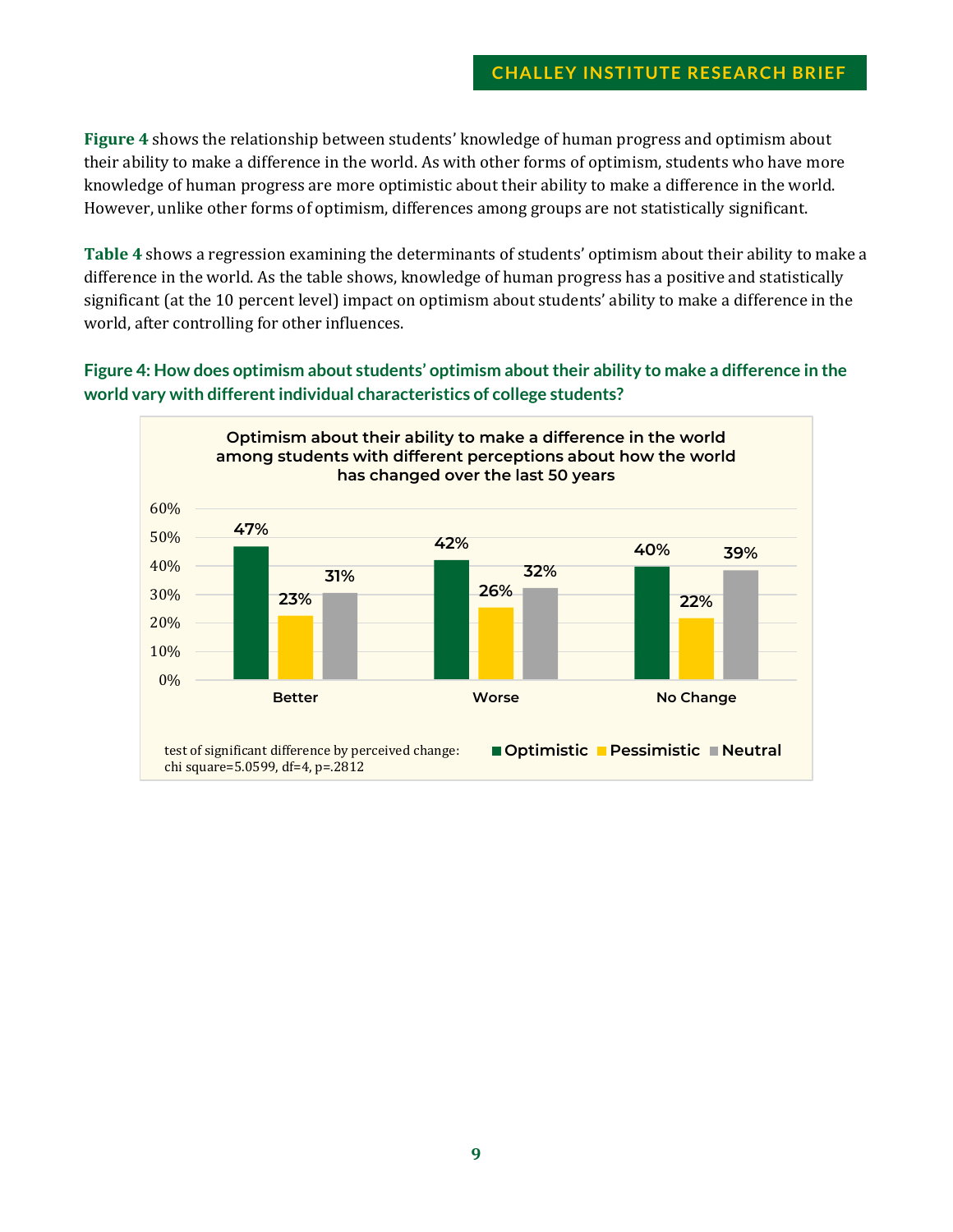#### <span id="page-9-0"></span>**Table 4**

| Table 4: Estimation Results – Optimism About Ability to Make a Difference in the World                            |                           |  |
|-------------------------------------------------------------------------------------------------------------------|---------------------------|--|
| Variable                                                                                                          | <b>Parameter Estimate</b> |  |
| Intercept                                                                                                         | $0.9630*$                 |  |
|                                                                                                                   | (0.1730)                  |  |
| World-Change (3=better, 2=no change, 1=worse)                                                                     | $0.0562***$               |  |
|                                                                                                                   | (0.0309)                  |  |
| Political (1=liberal, 6=conservative)                                                                             | $-0.0083$                 |  |
|                                                                                                                   | (0.0173)                  |  |
| Socioeconomic Status (1=upper class, 5=lower class)                                                               | $-0.0669**$               |  |
|                                                                                                                   | (0.0299)                  |  |
| Human Flourishing Index (1=low, 10=high)                                                                          | $0.0528**$                |  |
|                                                                                                                   | (0.0241)                  |  |
| Existential Agency (1=low, 7=high)                                                                                | $0.1759*$                 |  |
|                                                                                                                   | (0.0326)                  |  |
| Female                                                                                                            | $0.1687*$                 |  |
|                                                                                                                   | (0.0577)                  |  |
| # 3=optimistic, 2=neutral, 1=pessimistic                                                                          |                           |  |
| Number of observations 692                                                                                        |                           |  |
| *significant at the 1 percent level, **significant at the 5 percent level, ***significant at the 10 percent level |                           |  |

Standard errors in parentheses Adjusted  $R^2$  = 0.1755

# **Conclusion**

These results show a strong relationship between knowledge of human progress and optimism among college and university students. Although the results are correlational and we are not able to assess the direction of causality, they are suggestive of an important role for universities in fostering optimism among students.

Universities may be able to help students develop the optimistic mindset needed to continue the trajectory of human progress by providing them with an accurate picture of human progress to date and an accurate state of the world. More research will be needed to assess the causal nature of the relationship between knowledge of human progress and optimism.